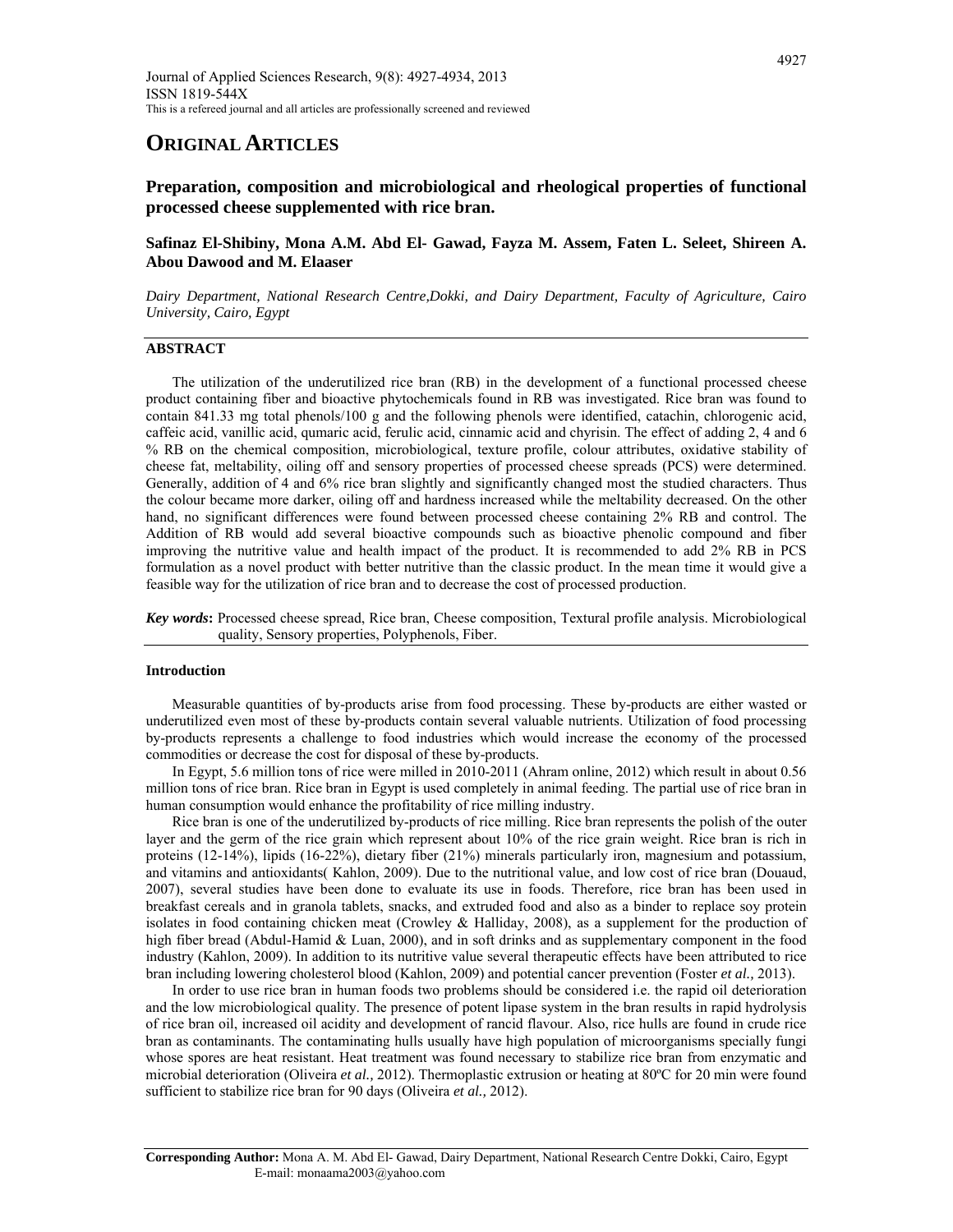To extend the use of rice bran in human consumption it was thought desirable to explore the use of rice bran in processed cheese. Processed cheese is subjected to heat treatment during its manufacture. It is hypothised that the heat treatment received during the manufacture of processed cheese would inactivate the lipase activity of added rice bran and improve its microbiological quality. In the mean time addition of rice bran would diversify the functionalities and nutritional properties of processed cheese through the added new constituents such as fiber.

 The present paper describes the utilization of rice bran in processed cheeses and the effect of this additive on the chemical, microbiological and rheological properties of the obtained processed cheese.

#### **Materials and Methods**

## *1-Materials:*

 1-Ras cheese (37.67% fat, 68.83% total solids) with the characteristic flavour of fully ripened Ras cheese was obtained from Cairo market.

 2- Soft cheese (11.67% fat, 32.00% total solids) and butter oil were obtained from the dairy department, Cairo university.

 3- Joha S9 emulsifying salts (BK Giulini Chemie GmbH, Landenburg, Germany) was obtained from the local market.

 4-Rice bran (RB) was obtained from private rice milling plant in Kafr El-Sheikh. Rice bran was sieved using 100 mesh sieve and the fine rice powder was used in further experiments.

5- Laboratory chemicals. All chemical used were Analytical or HPLC grades.

#### *Preparation of processed cheese spread:*

 Processed cheese spreads were prepared to contain 0, 2, 4 and 6% rice bran. Formulations of the different treatments (4 treatments) are shown in Table 1. The amounts of the used ingredients were calculated in order to fulfill the legal standard specification of the full fat processed cheese spread ( $\sim$  50% fat/dry matter).

 The rice bran was soaked in part of the water used in the formulation before its addition to the other ingredients. The ingredients were mixed, placed in the processing kettle (locally made) of 2.5 kg capacity, and then heated by direct steam up to  $90^{\circ}$ C with continuous mixing at 1400 rpm for 5 min. Heating was discontinued, the hot cheese melt was packaged in wide-open screw capped glass bottles (100 ml capacity), and stored at 5<sup>o</sup>C until analysed. Three replicates were made from each treatment and analysed each in duplicate.

| <b>Table 1.</b> Formulations of processed encese spreads containing different contents of fice brain (KD). |         |          |        |          |  |  |  |  |
|------------------------------------------------------------------------------------------------------------|---------|----------|--------|----------|--|--|--|--|
| Ingredients $(g)$                                                                                          | Control | $2\%$ RB | 4% RB  | $6\%$ RB |  |  |  |  |
| Ras cheese                                                                                                 | 320.8   | 288.6    | 256.4  | 224.4    |  |  |  |  |
| Soft cheese                                                                                                | 492.0   | 442.7    | 393.6  | 344.4    |  |  |  |  |
| Rice bran                                                                                                  | 0.0     | 20.0     | 40.0   | 60.0     |  |  |  |  |
| Emulsifying salt                                                                                           | 30.0    | 30.0     | 30.0   | 30.0     |  |  |  |  |
| Butter oil                                                                                                 | 52.0    | 69.6     | 86.8   | 105.2    |  |  |  |  |
| Water                                                                                                      | 120.2   | 149.1    | 193.2  | 236.0    |  |  |  |  |
| Total                                                                                                      | 1015.0  | 1000.0   | 1000.0 | 1000.0   |  |  |  |  |

**Table 1:** Formulations of processed cheese spreads containing different contents of rice bran (RB).

#### *2-Methods of analysis:*

#### *2-1. Chemical analysis and pH:*

 Rice bran was analysed for moisture, fat, crude protein (N x 5.95), ash and fiber according to AOAC methods (AOAC, 1995). Total carbohydrate was calculated by difference of fat, protein and ash contents from the total solids of rice bran. The total phenolic content of rice bran was determined according to the spectrophotometric method of Sultana *et al.* (2007). The phenolic compounds of rice bran were extracted with methanol, and individual compounds were separated and quantitatively determined by the HPLC method of De Leonardis *et al.*(2005) using HP 1100 (Agilent Technologies, Palo Alto, CA, USA) equipped with ZORBAX Eclipse XDB C18 column (15 cm x 4.6 mm I.D., 5μm) and diode array detector at 325 nm wavelength. Aliquot (20 μl) of the methanolic extract of rice bran were injected in the column and eluted with a gradient of methanol (phase A) and 2% acetic acid (phase B). Separated phenolic compounds were identified by comparison with the retention times of the standard compounds and quantitatively determined by the integrated chemostation chromatographic software interfaced to a personal computer.

 Processed cheese spreads were analysed for moisture and fat contents according to (AOAC 1995) methods, for total nitrogen (TN) and soluble nitrogen (SN) contents by Kjeldahl method (IDF, 1993), and for total free amino acids (Folkertsma & Fox, 1992) and total volatile fatty acids according to Kosikowski (1986). The pH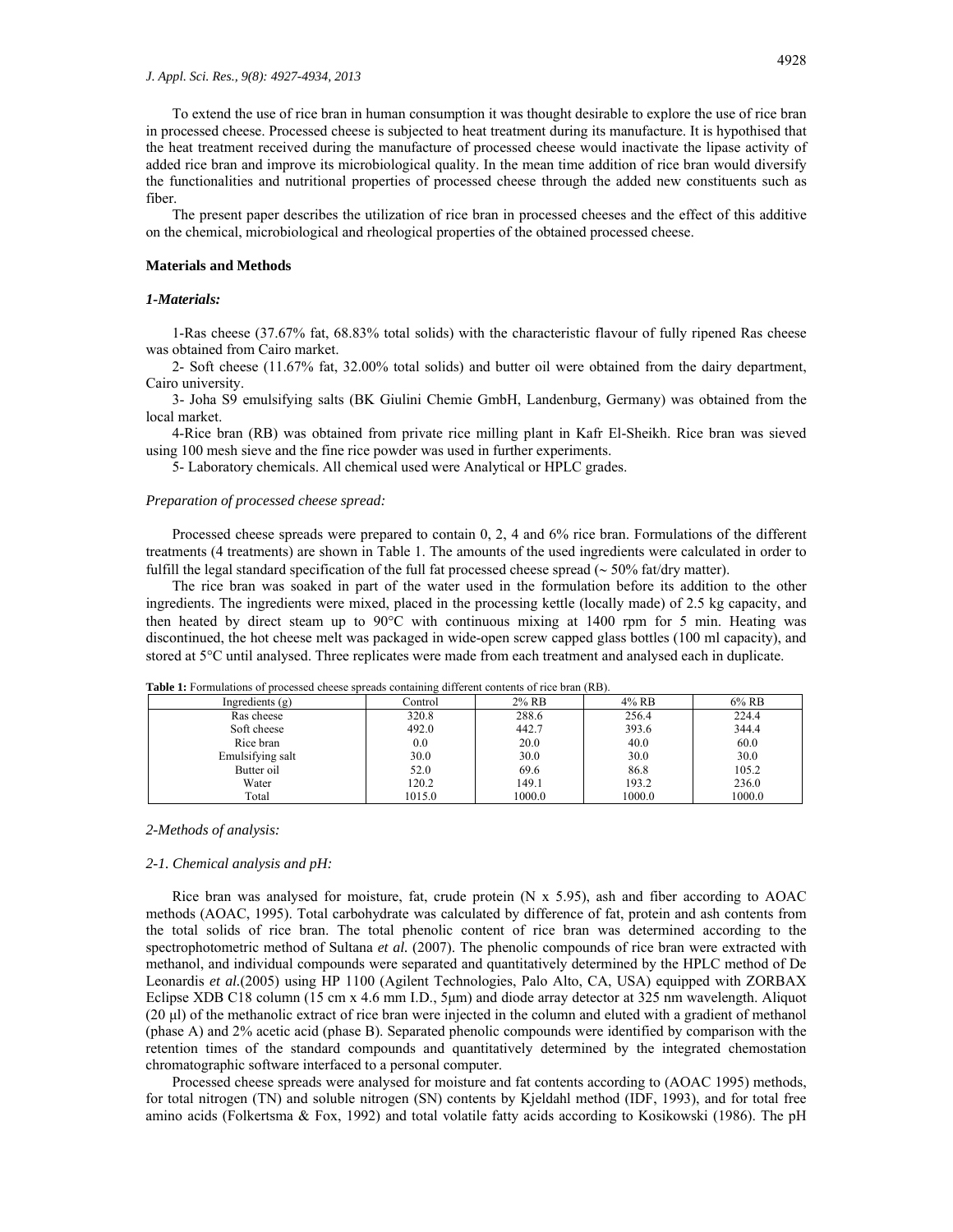was measured in a slurry prepared by macerated 20 g of cheese in 20 ml of distilled water using Hanna pH meter equipped with glass electrode (Hanna Co., Italy). For the oxidative stability of cheese fat, thiobarbeturic acid (TBA) value of the cheese fat was measured according to the (AOAC 1995) method. The acid value of cheese fat was determined according to (AOAC 1995) methods.

#### *2.2. Microbiological analysis:*

 The total viable bacterial count (TC) was enumerated on tryptone glucose extract agar medium (TGEM). The proteolytic bacterial count was determined according to Dilliello (1982), and lipolytic bacterial count as described by Mahmoud (1988) using nutrient agar medium to which olive oil was added and plates were incubated at 30ºC for 2-3 days and then flooded with 20% cupper sulphate solution to detect lipolytic colonies. The mold and yeast count were enumerated of potato dextrose agar (APHA, 1985) and plates were incubated at  $25 \pm 2$  ° C for 4-5 days.

#### *2-3 Colour measurements:*

 The colour of the processed cheese spreads was measured using Hunter colorimeter Model D2s A-2 (Hunter Assoc. Lab.Inc. Va, USA) following the instruction of the manufacturer (Hunter colorimeter, 1976). The instrument was first standardized using a white tile (top of the scale) and a black tile (bottom of the scale). A specimen of the cheese (flat layer) was placed at the specimen port; the tri-stimulus values of the colour namely; L, a and b were measured where: L: value represents darkness from black (0) to white (100), a; value represents colour ranging from red  $(+)$  to green  $(-)$  and b value represents yellow  $(+)$  to blue  $(-)$ .

#### *2.4. Meltability and oiling off:*

 The cheese meltability was determined according to Savello *et al.* (1989) and oil separation was determined according to the method outlined by Thomas (1973).

#### *2.5. Textural Profile Analysis:*

 Texture profile analysis (TPA) was performed on the whole cheese samples using the double compression test (TMS-Pro texture analyzer, Food Technology Co., USA). Samples were double compressed to 80% of their original height at a compression speed of 2 cm/min. The following parameters were evaluated by TPA according to the definitions given by the International Dairy Federation (IDF,1991): Hardness is the force required to attain a given deformation; fracturability is the force at which the material fractures; springiness or elasticity is the rate at which a deformed material goes back to its un-deformed condition after the deforming force is removed; and cohesiveness is defined as the quantity simulating the strength of the internal bonds making up the body of the product. The above textural parameters were determined using Texture Lab pro soft ware (Food Technology Co, USA). The value of the peak force of the  $1<sup>st</sup>$  compression (bite) is the measure of hardness (in Newtons, N). The ratio between areas under peak force of the second bite to that of the first bite is the measure of cohesiveness (no dimension). The measure of springiness (no dimension) is the ratio of the distance taken to reach the force peak during the second bite to the distance elapsed to reach the peak force during the first bite.

## *2.6. Sensory analysis:*

 The sensory attributes (colour, aroma, taste, consistency, and oiling off) were assessed by a panel taste of 10 experienced members of the dairy department, National Research Centre, Cairo. Panelists were asked to judge each sensory attribute out of 10 point scale.

#### *2.7. Statistical analysis:*

Data were analysed statistically by ANOVA according to (Snedecor & Cochran 1980).

## **Results and Discussion**

#### *Chemical composition and phenolic compounds of rice bran:*

 The composition of the rice bran vary widely between varieties and environmental conditions (Amissah *et al.,* 2003; Butsat & Siriamorpun, 2010; Moongngram *et al.,* 2012). Therefore, The rice bran used in the present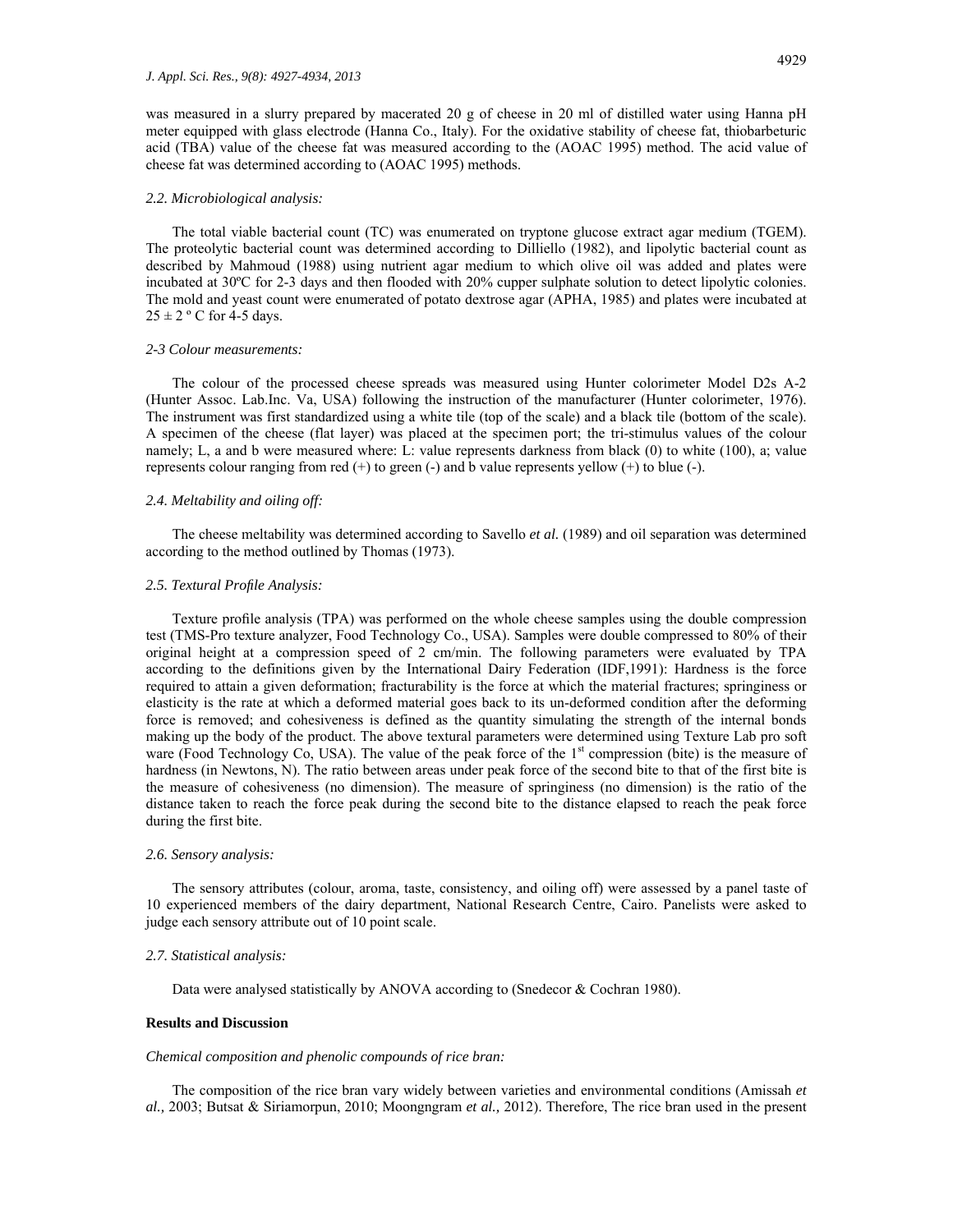study was analysed to explore its composition, and results are presented in (Table 2). The moisture content of RB in the present study was less than that reported (7.15-13.03%) by Amissah *et al.*(2003). The crude fat of RB falls in the range given for crude fat of rice bran. Amissah *et al.* (2003) reported a range of 13.43 to 19.85% in RB from nine rice varieties and Moongngram *et al.* (2012) reported a fat content of 17.32 $\pm$  0.61% and 18.89  $\pm$ 0.51% in two varieties of non waxy rice respectively. The crude protein content (11.46%) of RB was in good agreement with that reported in the literature i.e. 12.93-13.66% Moongngram *et al.,* (2012). The carbohydrate content (53.90%)was higher and the fiber content (5.5%) was less than that reported in the literature (Amissah *et al.,* 2003; Moongngram *et al.,* 2012) which may be attributed to varietals' differences and the sieving of rice bran which may remove the coarse particles high in fiber content.

| <b>Table 2:</b> Average composition of rice brain used in the present study. |               |                                       |                                    |  |  |  |  |
|------------------------------------------------------------------------------|---------------|---------------------------------------|------------------------------------|--|--|--|--|
| Constituent                                                                  | Concentration | Constituent                           | Concentration                      |  |  |  |  |
| Moisture                                                                     | 6.30%         | Total carbohydrates                   | 53.90%                             |  |  |  |  |
| Total solids                                                                 | 93.70%        | Ash                                   | 6.68%                              |  |  |  |  |
| Fat                                                                          | 15.60%        | Fiber                                 | 5.50%                              |  |  |  |  |
| Protein $(N \times 5.95)$                                                    | 1.46%         | Total phenolic <sup>*</sup> compounds | $841.33 \text{ mg} / 100 \text{g}$ |  |  |  |  |

**Table 2:** Average composition of rice bran used in the present study.

\* Values are expressed as gallic acid equivalent.

 The phenolic compounds are important part of the bioactive components in rice bran. The total phenolic compounds in the used rice bran in the present study (841.33 mg/100 g) was higher than that reported in the literature. Moongngram *et al.* (2012) reported a total phenolic compounds ranging from 1.57 to 6.65 mg/g and Butsat & Siriamorpun (2010) who gave values ranging from 2.5-2.7 mg/g.

| Phenolic compound | Retention time (min) | Concentration $(mg/100 g)$ |
|-------------------|----------------------|----------------------------|
| Catachin          | 6.80                 | 294.12                     |
| Chlorogenic acid  | 15.83                | 0.91                       |
| Caffeic acid      | 17.00                | 17.35                      |
| Vanillic acid     | 18.00                | 113.20                     |
| Qumaric acid      | 21.40                | 6.89                       |
| Ferulic acid      | 23.50                | 183.04                     |
| Cinnamic acid     | 26.00                | 1.02                       |
| Chyrisin          | 31.00                | 3.14                       |
| Total             | --                   | 619.67                     |

**Table 3:** Phenolic compounds content (mg/100g) of rice bran.

 Eight phenolic compounds were identified in the methanolic extract of rice bran (Table 3). Three phenolic compounds were found as the major phenolic compound in RB. These were catachin, vanillic and ferulic acids. Chloragenic, caffeic, qumaric, cinnamic acids and chyrisin were present in much smaller amounts or traces. Butsat & Siriamorpun (2010) reported that ferulic, p-coumaric and vanillic acids were the main phenolic compounds in rice bran with p-hydroxybenzoic, protocatachic and chlorogenic acidc as minor constituents. On the other hand, Pourli *et al.,* (2010) identified up to 11 phenolic compounds in rice bran: caffic, ferulic, gallic, gentisic, p-coumaric, p-hydroxybenzoic, sinapic, syringic, vanillic acids and vanillin with protocatchic and vanillic acids are the major components. The observed differences in the type and concentration of individual phenolic compounds between the different studies may be attributed to differences in the method of extraction and rice variety.

#### *Chemical Composition and pH of processed cheese spread:*

 Addition of rice bran (RB) in the processed cheese mix increased slightly the moisture and decreased the total solids contents of the product except with 6% RB where TS increased slightly (Table 4). However, these changes were found not significant ( $P > 0.05$ ). The TS contents of processed cheese spreads ( $PCS$ ) from control and treatments meet the Egyptian standards specification for full fat PCS (ESO, 2005). The fat content of PCS increased with the increase in the added RB in the mix and the differences between the control and treatments were highly significant (P< 0.001). This can be attributed to the oil content in RB (Table 1). However, calculating the fat content on dry basis revealed unsignificant  $(P> 0.05)$  differences in fat/DM between the control and treatments due to differences in the TS contents of PCS (Table 4). The fat contents of control and treated PCS fall in the legal range of full fat PCS (ESO, 2005). The total protein content of PCS decreased gradually with addition of RB and differences were found significant (P< 0.05). Rice bran contained less protein content than the cheese. Replacement of cheese base in the formulation with RB is expected to decrease the protein content of the product. However, the protein contents of the spreads in the present study were in agreement with values reported for market processed cheeses (Mahfouz *et al.,* 1986; Khader *et al.,* 1997). The control PCS had less soluble N (Table 3) than PCS containing RB and differences between them were significant (P< 0.01). Proteins of RB were reported to be globulins and albumins (Jiamyangyuen *et al.,* 2005) which would be extracted with the soluble N. This may explain the high soluble N in PCS containing RB. The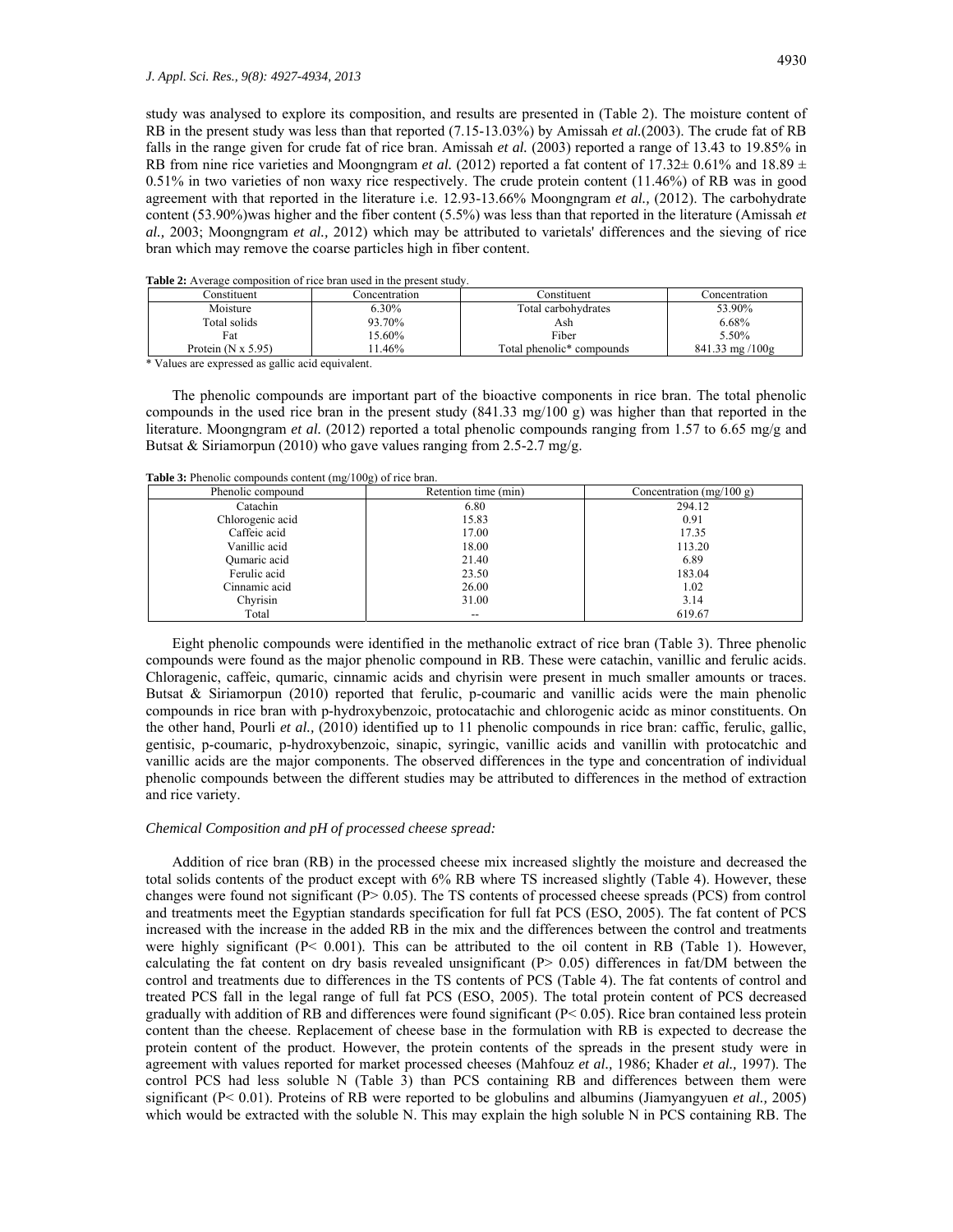SN/TN ratio in PCS increased with increase in the RB in PCS (P<0.01). The ash content decreased slightly with the increase of the added RB in PCS but the differences were insignificant.

|                                  | Control                       | $2\%$ RB                 | $4\%$ RB                      | $6\%$ RB                      |
|----------------------------------|-------------------------------|--------------------------|-------------------------------|-------------------------------|
| Total Solids %                   | $48.77 \pm 3.52$              | $48.22 \pm 4.55$         | $48.31 \pm 2.57$              | $50.33 \pm 4.11$              |
| Fat $%$                          | $22.50 \pm 0.50^{\circ}$      | $24.67 \pm 0.49^b$       | $25.37 \pm 0.32^{ab}$         | $26.40 \pm 0.40^{\circ}$      |
| Fat/DM %                         | $46.30 \pm 3.57$              | $50.81 \pm 4.46$         | $52.59 \pm 2.20$              | $52.65 \pm 3.54$              |
| Total Protein %<br>Soluble $N\%$ | $13.90 \pm 0.09^{\circ}$      | $13.59 \pm 0.06^{\rm b}$ | $12.59 \pm 0.13^{\circ}$      | $11.77 \pm 0.09^{\text{d}}$   |
| SN/TN                            | $0.90 \pm 0.02^{\text{a}}$    | $0.88 \pm 0.006^{ab}$    | $0.92 \pm 0.01$ <sup>ac</sup> | $0.93 \pm 0.02$ <sup>ac</sup> |
|                                  | $41.47 \pm 0.47^b$            | $41.53 \pm 0.15^{\rm b}$ | $46.43 \pm 0.12^a$            | $50.43 \pm 0.42^{\text{a}}$   |
| Ash $%$                          | $6.07 \pm 0.07$               | $5.71 \pm 0.58$          | $5.60 \pm 0.42$               | $5.45 \pm 0.36$               |
| Acidity%                         | $1.27 \pm 0.03^{\text{a}}$    | $1.18 \pm 0.09^{\rm a}$  | $1.03 \pm 0.13^{ab}$          | $0.93 \pm 0.09^b$             |
| pH                               | $5.83 \pm 0.04$               | $5.59 \pm 0.07$          | $6.02 \pm 0.06$               | $6.12 \pm 0.02$               |
| TVFA*                            | $20.33 \pm 0.58$ <sup>d</sup> | $23.33 \pm 0.58^{\circ}$ | $26.00 \pm 0.00^{\rm b}$      | $28.83 \pm 1.04^{\circ}$      |
| $FAA*$                           | $0.22 \pm 0.02^{\circ}$       | $0.30 \pm 0.02^b$        | $0.33 \pm 0.1^{ab}$           | $0.38 \pm 0.02^a$             |

**Table 4:** Chemical composition and pH of processed cheese spreads containing different percentages of rice bran (RB) Mean ± standard deviation.

No significant difference between means with the same super script,

\* TVFA, total volatile fatty acids ml 0.1 N NaOH/100 g cheese; FAA, Free amino acids mg/g cheese.

Wide variation in the ash content of processed cheese were reported ranging from up to 11.28 % for freshly prepared processed cheese (Abd El-Hamid *et al.,* 2002) to low as 4.70% (Kebary *et al.,* 1998) due to differences in the NaCl content, emulsifing salt percentage and the use of different ingredients in different studies. The ash contents of PCS in the present study fall in the reported ash content of PCS. The acidity of PCS decreased with the increase of the added RB in the product which may be attributed to the presence of alkaline salts in RB. The pH of PCS followed opposite trend to changes in acidity with the increase in the RB in the product. However, the differences in pH between control and treatments were not significant. However, the pH of control and treatments fall in the range reported for pH of PCS (Mahfouz *et al.,* 1986, Khader *et al.,* 1997).

The TVFA of PCS from different treatment increased significantly  $(P< 0.05)$  with the increase in RB the product, probably due to the presence of volatile acidity in RB. Also, PCS containing RB had slightly higher free amino acids than the control and differences were significant (P< 0.05).

#### *Acid value and thiobarbeturic acid (TBA) of cheese fat:*

The acid value of PCS fat increased significantly  $(P< 0.05)$  with the addition of 4% and 6% rice bran in comparison to the control, while the difference in acid value of control and 2% RB was insignificant (Table 5). Determination of TBA as an index of the oxidative stability of PCS fat revealed unsignificant differences between control and PCS containing RB (Table 5). The low TBA values of PCS from different treatment indicate acceptable oxidative stability of fat in PCS from control and all treatments. This may explain the results of the sensory evaluation of the products (Table 10) where addition of RB had no significant effect on the taste and aroma of the PCS.

Table 5: Acid value (as % oleic acid/cheese fat) and TBA (absorbance) of milk fat of processed cheese spreads containing different percentages of rice bran (RB) Mean  $\pm$  standard deviation.

|                          | ∴ontrol                                    | 2% RB                                             | 4% RB                                         | 6% RB                                      |
|--------------------------|--------------------------------------------|---------------------------------------------------|-----------------------------------------------|--------------------------------------------|
| Acıd value<br><b>TBA</b> | $.58 \pm 0.30^{\circ}$<br>$0.05 \pm 0.002$ | $t \pm 0.16^{ab}$<br>$\sim$ 12<br>$0.06 \pm 0.02$ | $t \pm 00^{\circ}$<br>2.47<br>$0.07 \pm 0.02$ | $3.03 \pm 0.16^{\circ}$<br>$0.08 \pm 0.02$ |

\*No significant difference between means with the same super script

#### *Microbiological quality:*

 Inclusion of rice bran in different concentration in the processed cheese mix had no probable effect on the microbiological quality of the product (Table 6). Thus no significant differences were found in the total viable, lipolytic and mould and yeast counts between control and processed cheese spreads containing different percentages of rice bran. On the other hand, control processed cheese spread contained significantly (P<0.05) higher proteolytic count than spreads containing 2 and 6% RB. The total viable counts of control and RB containing PCS were higher than that reported (Mahfouz *et al.,* 1986) namely: 60-5000 cfu/g, and by Abd Alla *et al.,* (1996) namely : 42-87 x  $10^2$  cfu/g in market processed cheese samples. The low lipolytic count in PCS containing RB in comparison to the control, suggested that RB had little effect of lipolytic count in PCS. The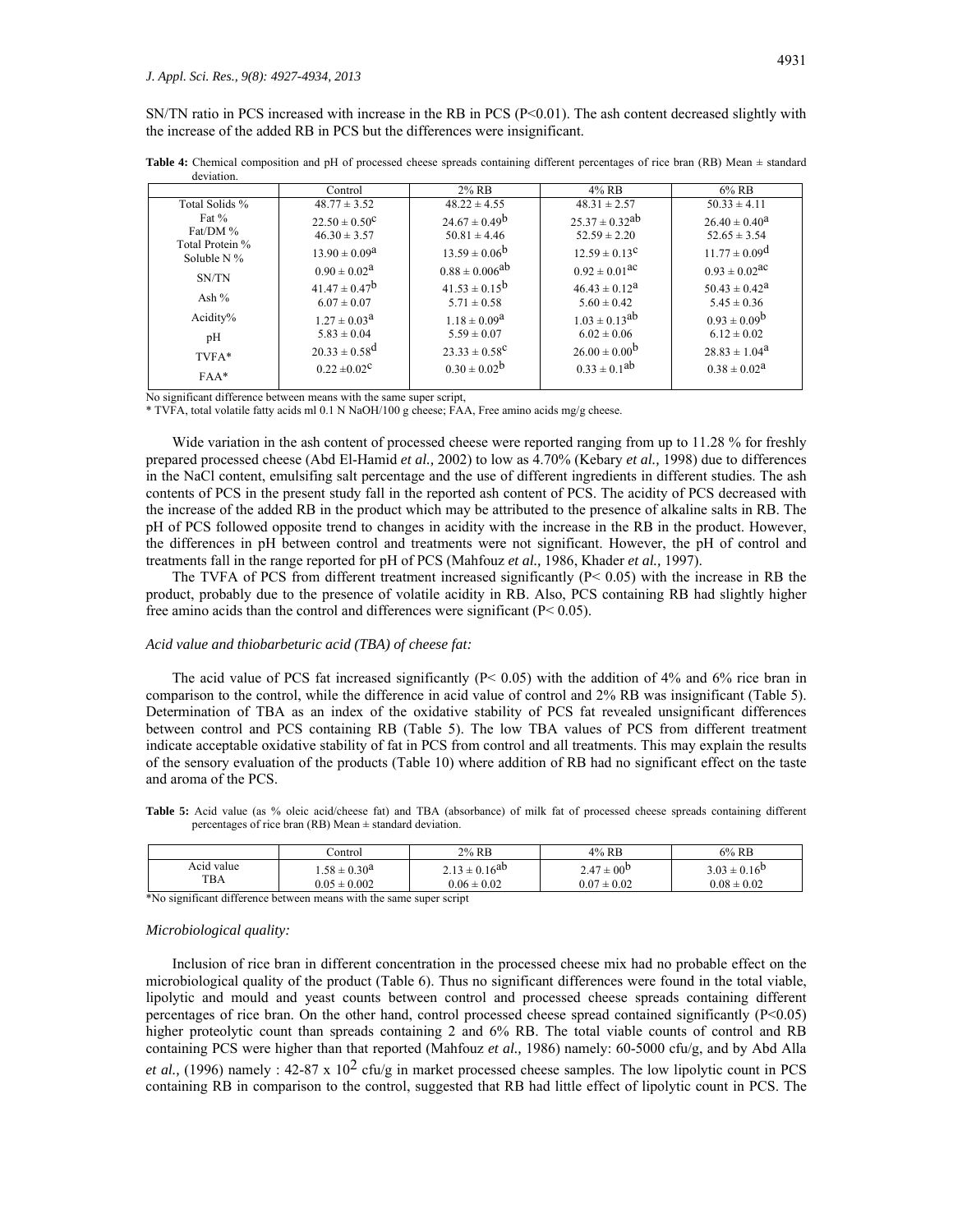presence of lipolytic bacteria in RB were isolated and identified as *Bacillus firmus* and *Micrococcus caseolyticus* (Zaki *et al.,* 1970).

| <b>Groups</b>                                            | Control                | 2% RB             | 4% RB                  | $6\%$ RB           |
|----------------------------------------------------------|------------------------|-------------------|------------------------|--------------------|
| Total count                                              | $81.0 \pm 8.0$         | $78.7 \pm 23.5$   | $61.7 \pm 10.5$        | $66.7 \pm 16.2$    |
| $(x 10^3)$                                               |                        |                   |                        |                    |
| Proteolytic count (x)                                    | $44.7 \pm 7.4^{\circ}$ | $21.3 \pm 10.0^b$ | $30.7 \pm 4.9^{\circ}$ | $19.3 \pm 7.1^{b}$ |
| $10^{2}$<br>Lipolytic count                              | $41.5 \pm 15.1$        | $24.8 \pm 18.7$   | $28.3 \pm 13.2$        | $32.3 \pm 18.7$    |
| (x 10 <sup>1</sup> )<br>Mould & yeast<br>count $(x 101)$ | $40.8 \pm 16.3$        | $37.5 \pm 8.9$    | $48.3 \pm 15.3$        | $43.3 \pm 7.4$     |

**Table 6:** Microbiological quality of processed cheese spreads containing different percentages of rice bran (RB) Mean  $\pm$  Standard deviation.

\* No significant difference between means with the same super script

 Moulds and yeasts were reported to be absent in market processed cheese (Mahfouz *et al.,* 1986; Abd Alla *et al.,* 1996). The presence of Moulds and yeasts in control and RB containing PCS may be due to post contamination during the manual packaging of PCS. However, it was evident from the results that the RB had no probable effect of moulds and yeasts content of PCS.

## *Textural profile analysis (TPA):*

Table 7: Textural profile analysis (TPA) of processed cheese spreads containing different percentages of rice bran (RB) Mean  $\pm$  Standard deviation.

|                   | ≘ontrol         | $2\%$ RB           | 4% RB              | $6\%$ RB          |
|-------------------|-----------------|--------------------|--------------------|-------------------|
| Hardness $(N)$    | $3.1 \pm 0.2^a$ | $3.5 \pm 0.3^{20}$ | $3.9 \pm 0.4^{ab}$ | $4.2 \pm 0.4^{b}$ |
| Cohesiveness      | $0.44 \pm 0.05$ | $0.51 \pm 0.17$    | $0.42 \pm 0.08$    | $0.47 \pm 0.15$   |
| <b>Springness</b> | $0.43 \pm 0.08$ | $0.50 \pm 0.14$    | $0.43 \pm 0.08$    | $0.46 \pm 0.06$   |
| Gumminess         | $1.36 \pm 0.12$ | $1.78 \pm 0.42$    | $1.62 \pm 0.24$    | $1.93 \pm 0.45$   |
| <b>Chewiness</b>  | $0.59 \pm 0.15$ | $0.92 \pm 0.45$    | $0.70 \pm 0.25$    | $0.90 \pm 0.37$   |

\*No significant difference between means with the same super script

Addition of RB increased significantly ( $P < 0.05$ ) the hardness of PCS and this increase ran parallel to the percentage of RB added (Table 7). The presence of fiber and high carbohydrate content in RB may bind high percentage of the moisture in PCS increasing the hardness of the product. Montesinos-Herrero *et al.,* (2006) found that the addition of fiber in imitation cheese to increase the viscous modulus which explains the increased hardness of PCS containing RB found in the present study. However, other textural parameters of PCS were not significantly affected with the added RB.

#### *Meltability and free oil:*

|  |  |  |  |  |  |  |  | <b>Table 8:</b> Meltability and free oil of processed cheese spreads containing different percentages of rice bran (RB) Mean $\pm$ standard deviation. |
|--|--|--|--|--|--|--|--|--------------------------------------------------------------------------------------------------------------------------------------------------------|
|--|--|--|--|--|--|--|--|--------------------------------------------------------------------------------------------------------------------------------------------------------|

|                                            | .`ontrol                    | 2% RB                      | 4% RB                    | $6\%$ RB                 |
|--------------------------------------------|-----------------------------|----------------------------|--------------------------|--------------------------|
| Meltability mm                             | $92.00 \pm 3.0^{\circ}$     | $1.53^{ab}$<br>$87.33 \pm$ | $84.67 \pm 2.52^{\circ}$ | $80.33 \pm 3.06^{\circ}$ |
| Free oil                                   | $59.67 \pm 1.53^{\text{a}}$ | $64.00 \pm 2.00^{\circ}$   | $70.67 \pm 2.08^{b}$     | $72.67 \pm 3.06^{\circ}$ |
| $\cdot$ $\sim$<br>$A = 3.7$<br>$\sim 1200$ | 2012/01/12                  |                            |                          |                          |

\* No significant difference between means with the same super script

The addition of RB changed significantly  $(P \le 0.05)$  the meltability and free oil index of PCS (Table 8). Thus the meltability of PCS decreased with the increase of RB to 4% and 6%. This decrease can be attributed to the increased hardness of PCS containing RB. On the other hand, addition of 4% and 6% RB increased significantly the free oil in comparison to control while the addition of 2% RB had no significant effect on the oiling off of PCS. The presence of rice oil may be responsible for the observed increase in the free oil.

## *Colour attributes:*

 Instrumental measurements of colour is based on the determination of three parameters i.e., L (% whiteness), a and b. Table 9 shows decreases in whiteness with the increased percentage of added RB in PCS which can be attributed to the brownish colour of RB. However, the differences in L values between control and treatments were not significant. The L values of control PCS were in agreement with previous reports (Khader *et al.,* 1997). The a value of PCSs increased with the increase of RB in the product indicating that PCS acquired more reddish hue but the differences between treatments were not significant.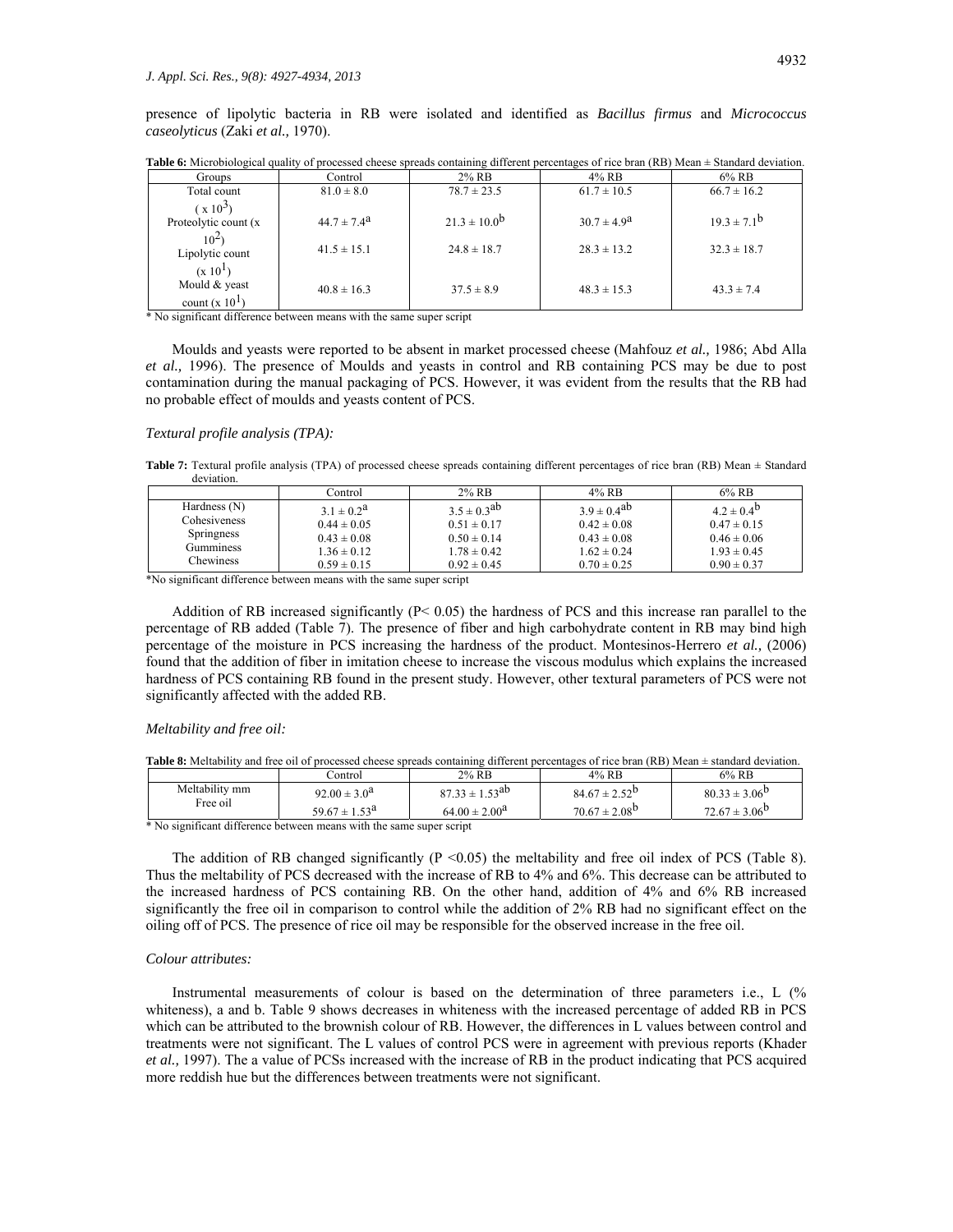**Table 9:** Colour attributes of processed cheese spread containing different percentages of rice bran (RB) Mean ± standard deviation.

|                                      | Control          | $2\%$ RB         | 4% RB            | 6% RB            |
|--------------------------------------|------------------|------------------|------------------|------------------|
| ⊷%                                   | $77.46 \pm 1.20$ | $71.30 \pm 4.37$ | $65.77 \pm 8.78$ | $65.00 \pm 1.43$ |
|                                      | $2.33 \pm 0.60$  | $2.56 \pm 0.34$  | $3.12 \pm 0.62$  | $3.48 \pm 0.33$  |
|                                      | $19.39 \pm 1.22$ | $18.63 \pm 0.71$ | $17.73 \pm 0.83$ | $17.73 \pm 0.40$ |
| $\sim$ $\sim$<br>$\sim$ $ -$<br>---- | .                |                  |                  |                  |

\* No significant difference between means with the same super script

#### *Sensory properties:*

Table 10: Sensory evaluation (out of 10 points for each character) of processed cheese spread containing different percentages of rice bran (RB) Mean  $\pm$  standard deviation.

|             | Control           | $2\%$ RB             | 4% RB               | $6\%$ RB                |
|-------------|-------------------|----------------------|---------------------|-------------------------|
| Colour      | $9.41 \pm 0.90^a$ | $8.42 \pm 1.31^{ab}$ | $7.91 \pm 0.70^{b}$ | $7.42 \pm 0.79^{\rm b}$ |
| Aroma       | $9.58 \pm 0.90$   | $9.58 \pm 0.67$      | $9.75 \pm 0.45$     | $9.50 \pm 0.80$         |
| Consistency | $9.08 \pm 0.90$   | $8.9 \pm 0.90$       | $8.58 \pm 1.08$     | $8.75 \pm 0.87$         |
| Oiling off  | $10.00 \pm 0.00$  | $10.00 \pm 0.00$     | $10.00 \pm 0.00$    | $10.00 \pm 0.00$        |
| Taste       | $9.17 \pm 0.94$   | $9.17 \pm 1.03$      | $9.08 \pm 0.90$     | $9.08 \pm 1.00$         |
| Total       | $46.8 \pm 3.1$    | $46.2 \pm 2.3$       | $44.8 \pm 2.2$      | $44.1 \pm 3.0$          |

\* No significant difference between means with the same super script

Table 10 shows that the scores for colour attribute decreased significantly  $($   $\leq$  P 0.05) with the increased addition of RB in the PCS. However, differences in colour scores between control and PCS containing 2% RB were not significant. Sensory analyses of colour confirm the trend of colour changes, on addition of RB, measured by instrumental analysis, but it gives an overall judging for colour which may explain the significance of sensory values. Scores of other sensory attributes (aroma, consistency, oil separation and taste) were not significant. Consequently, the total sensory scores were not significantly different between treatments.

#### *Conclusions:*

 Processed cheese spread containing up to 6% rice bran can be successfully made. The added RB had slight effects on the composition, microbiological quality, textural profile, meltability and oiling off, oxidative stability of cheese fat and sensory properties of the obtained PCS. The percentage of added RB affects the magnitude of these changes. It is recommended to add 2% RB in the PCS formulation as it had almost the same characteristics of control PCS. In addition to the health impacts of the bioactive constituent of RB on PCS, the addition of RB would reduce the cost of PCS production and increase the profit of the cheese manufacture.

## **References**

- Abd Alla, E.A.M., K. El-Shafei, G.A. Ibrahim and O.M. Sharaf, 1996. Changes in microflora and biogenic amines of some market processed cheeses during storage. Egypt. J.Dairy Sci., 24: 217-226.
- Abdel-Hamid, L.B., O.A. Zammar and A. E. Hagrass, 2002. Utilization of ripened curd slurry in processed Cheddar cheese spread making. Egypt. J. Dairy Sci., 30: 283-296.
- Abdul-Hamid, A. and Y.S. Luan, 2000. Functional properties of dietary fiber prepared from defatted rice bran. Food Chemistry, 68: 15-19.
- Ahram online, 2012. English.ahram.org.eg/../Egypt-production of rice… Oct. 16 2012.
- Amissah, J.G.N., W.O. Ellis, I. Oduro and J.T. Manful, 2003. Nutrient composition of bran from new rice varieties under study in Ghana. Food Control, 14: 21-24.
- AOAC, 1995.Official Methods of Analysis. 16<sup>th</sup> ed. Association of Official Analytical Chemists. Inc. Arlington, Virginia,USA.
- APHA, 1985. Standard Methods for the Examination of Dairy Products. American Public Health Association, Washington DC, USA.
- Butsat, S. and S. Siriamorpun, 2010. Antioxidant capacities and phenolic compounds of the husk, bran and endosperm of Thai rice. Food Chem., 119: 606-613.
- Crowley, L. and J. Halliday, 2008. Rice bran approved as meat enhancer. www.Food Navigator.com, 2008.

Dillielio, L.R. 1982. Methods in Food and Dairy Microbiology. AVI Pub Co. Westpart. CN, USA.

- De Leonardis, A., V. Macciola and N. De Monenico, 2005. A first pilot study to produce a food antioxidant from sunflower seed shells (*Helianthus annus*). Eur. J. Lipid Sci. Technol., 107: 220-227.
- Douaud, C., 2007. NutraCea taking rice bran to big food players. www.FoodNavigator.com, 2007.
- ESO, Egyptian Standards Organization, 2005. Standard specifications of processed cheese and spreads with vegetable oils Part II processed cheese spread. Standard No 999-2
- Folkertsma, B. and P.F. Fox, 1992. Use of the Cd-ninhydrin reagent to assess proteolysis in cheese during ripening. J. Dairy Research, 59: 217-224.